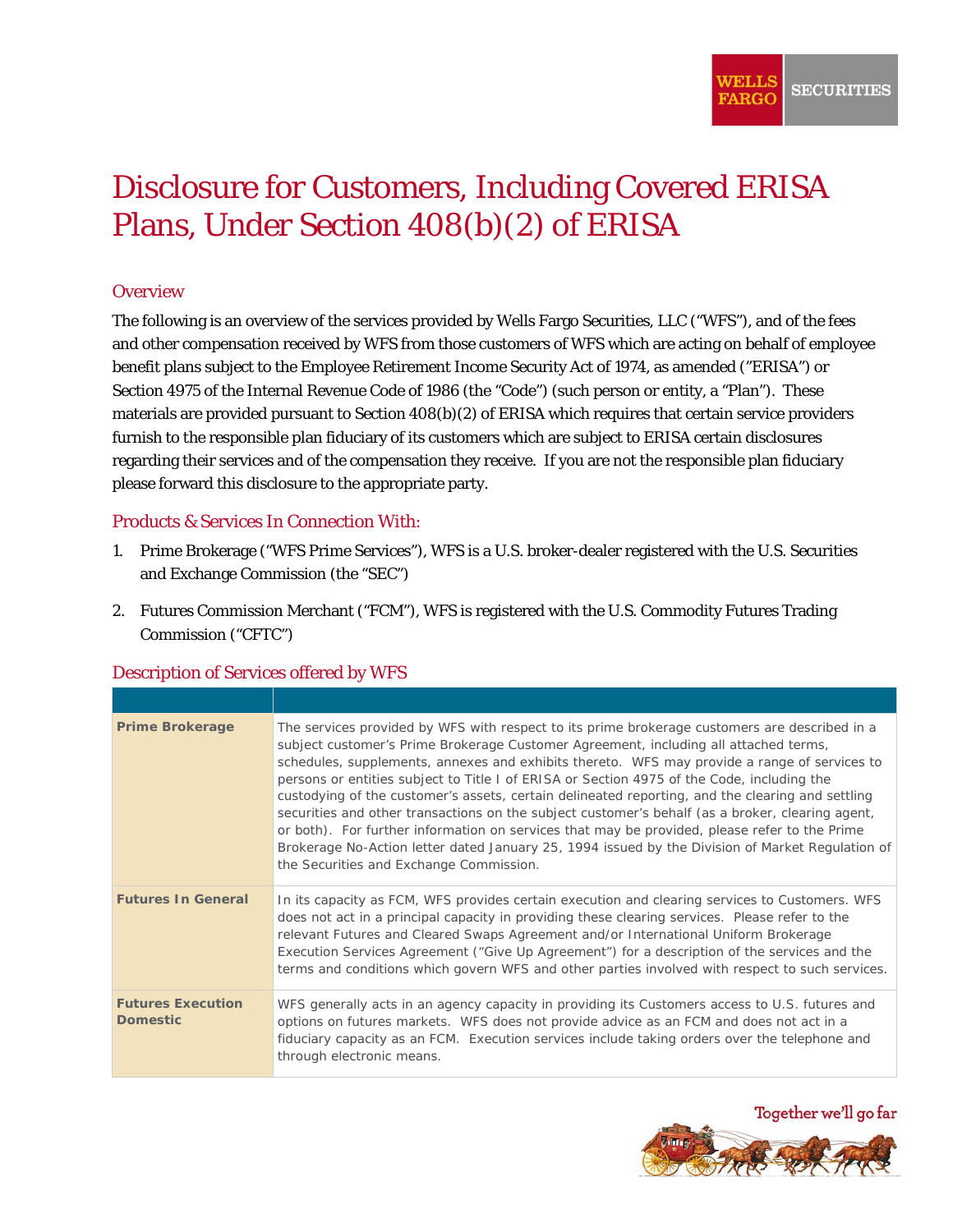| <b>Futures Execution</b><br><b>International</b> | WFS generally acts in an agency capacity in providing its Customers access to international<br>futures and options on futures markets. WFS does not provide advice as an FCM and does not<br>act in a fiduciary capacity as an FCM. Execution services include taking orders over the<br>telephone and through electronic means.                                                                                                                                                                                                       |
|--------------------------------------------------|----------------------------------------------------------------------------------------------------------------------------------------------------------------------------------------------------------------------------------------------------------------------------------------------------------------------------------------------------------------------------------------------------------------------------------------------------------------------------------------------------------------------------------------|
| <b>Futures Clearing</b>                          | WFS generally acts in an agency capacity in providing clearing services to Customers for global<br>futures and options on futures products. WFS does not act in a principal or riskless principal<br>capacity in providing these clearing services. WFS collects margin from each customer to secure<br>each such customer's obligations with respect to futures and options on futures products.                                                                                                                                      |
| <b>OTC Clearing</b>                              | WFS generally acts in an agency capacity in providing clearing services to Customers for cleared<br>derivatives transactions (including certain Interest Rate Swaps and Credit Default Swaps) that<br>are traded bilaterally between the customer and a dealer and submitted to clearing through WFS<br>by the customer. WFS generally does not act in a principal capacity in performing OTC Clearing<br>services. WFS collects margin from each customer to secure each such Customer's obligations<br>with respect to OTC Clearing. |

## Status of Covered Providers

| <b>Products &amp; Services</b> | Status of Covered Providers                                                                      |
|--------------------------------|--------------------------------------------------------------------------------------------------|
| Prime Brokerage &              | WFS does not expect that it will be a fiduciary under ERISA in connection with services provided |
| <b>Futures Commission</b>      | when acting as Prime Broker, FCM, or when providing any transactions and services related        |
| <b>Merchant</b>                | thereto, and will only perform those services on such basis.                                     |

### **Compensation**

| <b>Products &amp; Services</b> | Compensation                                                                                                                                                                                                                                                                                                                                                                                                                                                                                                                                                                                                                                                                                                                                                                                                                                                                                                                                                                                                                                                                                                                                                                                                                                                                                                                                        |
|--------------------------------|-----------------------------------------------------------------------------------------------------------------------------------------------------------------------------------------------------------------------------------------------------------------------------------------------------------------------------------------------------------------------------------------------------------------------------------------------------------------------------------------------------------------------------------------------------------------------------------------------------------------------------------------------------------------------------------------------------------------------------------------------------------------------------------------------------------------------------------------------------------------------------------------------------------------------------------------------------------------------------------------------------------------------------------------------------------------------------------------------------------------------------------------------------------------------------------------------------------------------------------------------------------------------------------------------------------------------------------------------------|
| <b>Prime Brokerage</b>         | Direct Compensation – WFS may receive a fee or commission with respect to trades executed on<br>an agency basis for which it acts as clearing agent or broker.                                                                                                                                                                                                                                                                                                                                                                                                                                                                                                                                                                                                                                                                                                                                                                                                                                                                                                                                                                                                                                                                                                                                                                                      |
|                                | As described in the Prime Brokerage Customer Agreement ("PBCA"), a customer may be charged<br>debit interest charges, sub-custody and safekeeping fees, which shall be determined by WFS in<br>good faith and may be implemented or amended from time to time upon notice to such customer<br>in a fee schedule or pricing letter. In addition, a customer may be charged executing broker fees<br>(including commissions), fails, buy-ins, expenses, fees and currency conversions related to its<br>activities pursuant to the PBCA. All charges, expenses, fees, taxes, and payment obligations<br>may be deducted by WFS from a customer's prime brokerage accounts without further<br>instruction from such customer and shall be accounted to such customer, generally via electronic<br>reporting. In addition, a customer may be charged in connection with establishing and<br>maintaining short positions and such charges may be disclosed to such customer at the time a<br>short position is established or may be imposed or increased from time to time in light of<br>changing market conditions; for example when a security that the customer has sold short is no<br>longer easy-to-borrow, WFS may make a change to any fees that may be paid by the customer<br>which in certain situations may be made with immediate effect. |
|                                | Indirect Compensation - As described in the PBCA, a customer may have granted WFS the right,<br>among other things, to pledge, repledge, sell, hypothecate, rehypothecate, or subject securities<br>pledged ("Collateral") to WFS to a repurchase transaction, either separately or in common with<br>other property for any amounts due to WFS. In exercising such rights, WFS will use the Collateral<br>up to the maximum allowable level permitted under U.S. Federal securities laws, which is<br>currently defined as Collateral having a value of up to 140% of the customer's debit balance.                                                                                                                                                                                                                                                                                                                                                                                                                                                                                                                                                                                                                                                                                                                                                |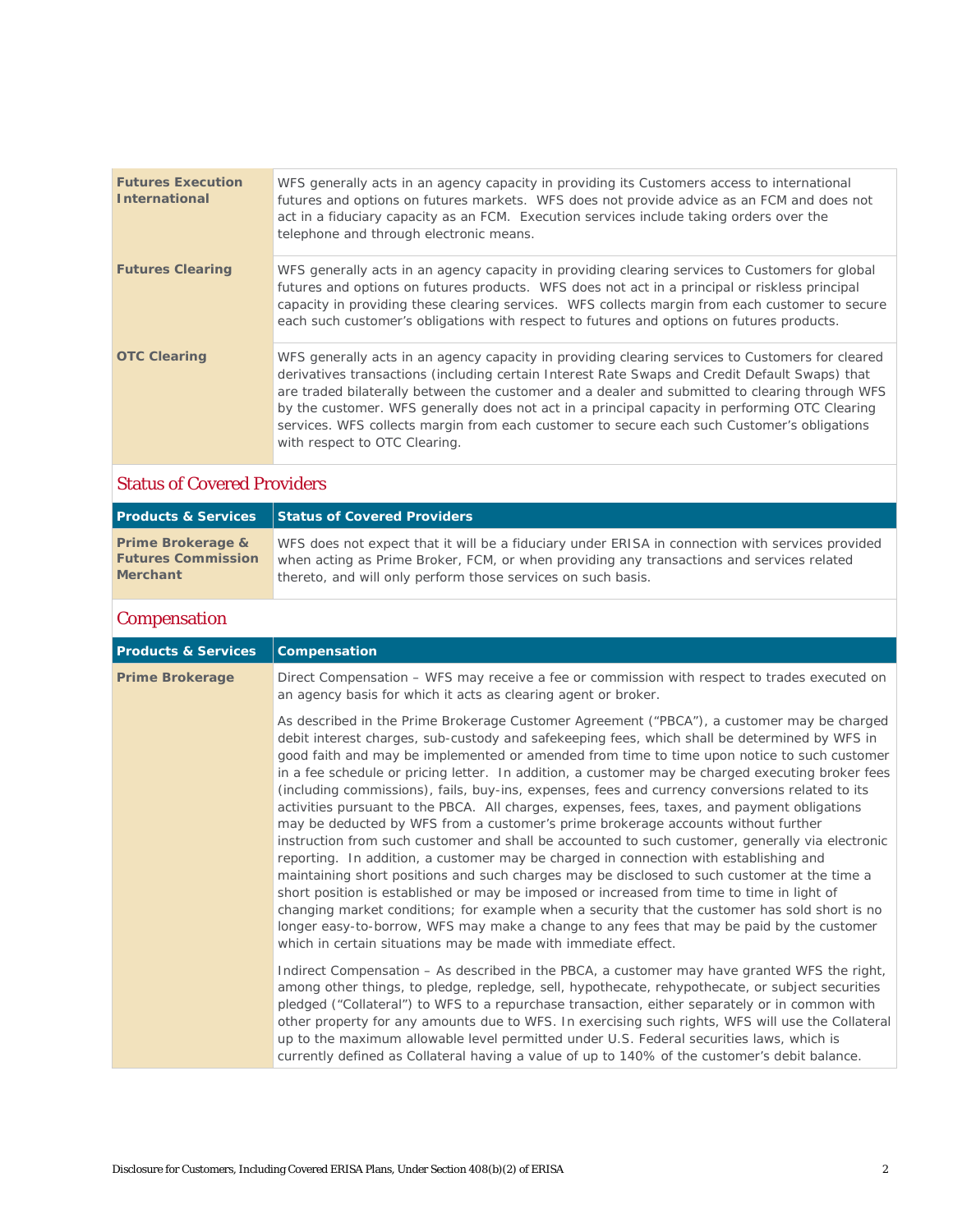|                           | Such use may include the sale of any such Collateral up to the amount described above. Unless<br>the customer has elected in writing to sweep available credit balances ("free credit balances"),<br>the customer authorizes WFS to use any free credit balance in accordance with applicable laws,<br>in which case WFS shall pay interest thereon at such rate or rates and under such conditions as<br>are established from time to time by WFS. SEC rules provide a formula that dictates the amount<br>of cash that is required to be segregated and held at an institution for customers as a whole.<br>Please note that WFS may act as principal (or act on a riskless principal basis) with respect to                                                                                                                                                                                                                                                                                                                                                                                                                                                                                                                                                                                                                                                                                                                                                                                                                                                                                                                                                                                                                                                                                                                                                                                                                                                                                                                                                                                                                                                                                                                                                                                                                                                                           |
|---------------------------|------------------------------------------------------------------------------------------------------------------------------------------------------------------------------------------------------------------------------------------------------------------------------------------------------------------------------------------------------------------------------------------------------------------------------------------------------------------------------------------------------------------------------------------------------------------------------------------------------------------------------------------------------------------------------------------------------------------------------------------------------------------------------------------------------------------------------------------------------------------------------------------------------------------------------------------------------------------------------------------------------------------------------------------------------------------------------------------------------------------------------------------------------------------------------------------------------------------------------------------------------------------------------------------------------------------------------------------------------------------------------------------------------------------------------------------------------------------------------------------------------------------------------------------------------------------------------------------------------------------------------------------------------------------------------------------------------------------------------------------------------------------------------------------------------------------------------------------------------------------------------------------------------------------------------------------------------------------------------------------------------------------------------------------------------------------------------------------------------------------------------------------------------------------------------------------------------------------------------------------------------------------------------------------------------------------------------------------------------------------------------------------|
|                           | certain transactions. In those cases, WFS (or an affiliate) may receive compensation from<br>customers that represent the addition a mark-up to purchases or the subtraction a mark-down<br>from sales. This mark-up or mark-down will be reflected in the price at the time of the<br>transaction.                                                                                                                                                                                                                                                                                                                                                                                                                                                                                                                                                                                                                                                                                                                                                                                                                                                                                                                                                                                                                                                                                                                                                                                                                                                                                                                                                                                                                                                                                                                                                                                                                                                                                                                                                                                                                                                                                                                                                                                                                                                                                      |
| <b>Futures In General</b> | WFS will generally receive a commission from customers, including those that are a Plan with<br>respect to any trade for which WFS acts as the Plan's FCM. The commissions and other similar<br>charges the Plan pays will be set forth in the Plan's Futures and Cleared Swaps Agreement<br>(including any fee schedule related thereto) with WFS or otherwise set forth in a writing<br>(including e-mail) provided to the Plan or its representative. To the extent applicable, WFS may<br>also earn interest on debit balances (including any debit balances resulting from obligations in a<br>currency other than the base currency of the Account), the terms of which will be provided to the<br>Plan in writing. As provided in the Futures and Cleared Swaps Agreement or as well as any Give<br>Up Agreement, Plans are required to pay certain brokerage charges, give-up fees, commissions<br>and service fees as WFS may from time to time charge, all clearing firm or National Futures<br>Association fees or charges, or any other transaction fees, delivery fees, settlement fees,<br>regulatory fees, service charges and taxes incurred with respect to each contract executed<br>thereunder, as well as other items specifically referred to in the Futures and Cleared Swaps<br>Agreement or Give-Up Agreement.                                                                                                                                                                                                                                                                                                                                                                                                                                                                                                                                                                                                                                                                                                                                                                                                                                                                                                                                                                                                                                                   |
| <b>Futures Clearing</b>   | WFS may direct orders for futures contracts to unrelated parties such as floor brokers, other<br>executing firms or market makers, and, where permitted and pursuant to an agreement with<br>WFS, they may agree to volume discounts or other concessions in return for such direction of<br>business. Pre-execution and "off floor" transactions (e.g., exchange for payments; options for<br>futures; block trades, etc.) may in certain circumstances also result in payments or commissions<br>to WFS or Wells Fargo more broadly from customers of another executing firm who take the<br>opposite side of a Plan's order. As may be described in the applicable Futures and Cleared<br>Swaps Agreement, a Plan generally grants WFS the right to pledge, re-pledge, hypothecate, re-<br>hypothecate, engage in repurchase or reverse repurchase transactions with respect to, invest or<br>loan, either separately or with the property of other customers, any securities or other property<br>held by WFS on margin for a Plan account or as margin or collateral therefor. WFS may also<br>earn interest on permitted investments of margin deposits. The interest rates payable to a Plan<br>are detailed in a schedule or other writing provided to the Plan by WFS. Pursuant to CFTC<br>regulation 1.25, an FCM, such as WFS, may invest margin received from its customers in U.S.<br>government securities, municipal securities, U.S. agency obligations, certificates of deposits of<br>certain banks, commercial paper fully guaranteed as to principal and interest by the United<br>States under the Temporary Liquidity Guarantee Program as administered by the Federal Deposit<br>Insurance Corporation, corporate notes or bonds fully guaranteed as to principal and interest by<br>the United States under the Temporary Liquidity Guarantee Program as administered by the<br>Federal Deposit Insurance Corporation (corporate notes or bonds), and interests in money<br>market mutual funds, or in certain cases, agreements for resale or repurchase of the instruments<br>described as well as obligations issued by the Federal National Mortgage Association or the<br>Federal Home Loan Mortgage Association while entities operate under the conservatorship or<br>receivership of the Federal Housing Finance Authority with capital support from the |